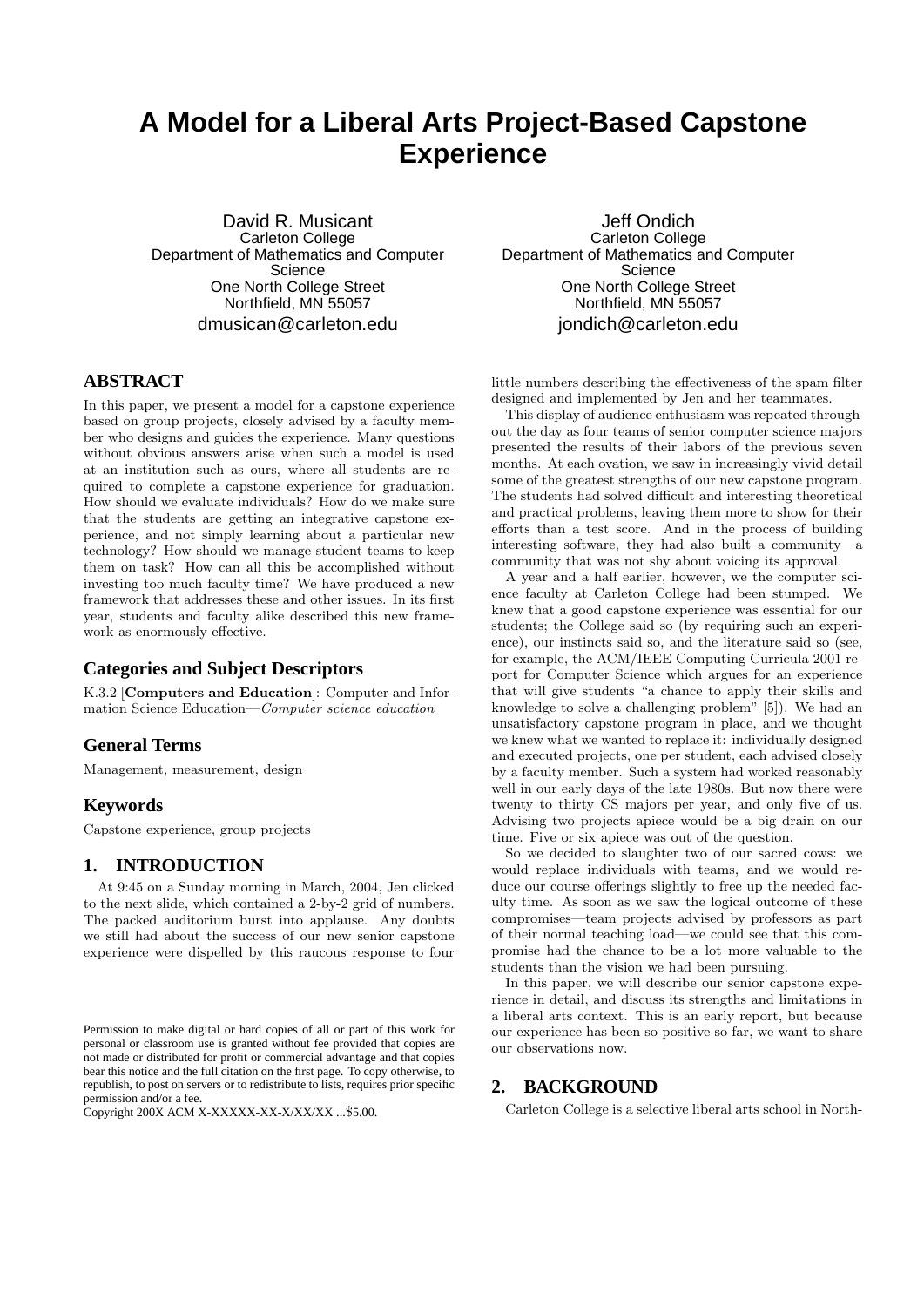field, Minnesota, with a total enrollment of approximately 1850 students. Our computer science program has traditionally had approximately 15-20 majors each year, though we have recently seen a drop in enrollment comparable with our peer institutions. Carleton's academic calendar consists of three terms.

Carleton requires that each student complete a "senior integrative exercise" (known colloquially as "comps") in each of his or her majors. The guidelines from the college are intentionally vague, as each department is given considerable latitude in developing its own program. The experience is expected to be challenging, and it should be possible to fail comps (though it is generally expected that almost all students will succeed). Each department is expected to award a grade of "distinction" to those students who do exceptionally well in their comps. Advising individual students on capstone work is usually done as a teaching overload, though in recent years, more departments are moving to a system that awards teaching credit to comps advisors.

Our previous capstone structure, well-intentioned but muchmaligned by students and faculty, evolved originally from our mathematics program, where it has been very successful. This system combined a written exam and an oral presentation. Each student began the oral portion of the experience by being assigned a topic to research. After three weeks, during which the student was not allowed to consult with professors or other students, the student would give a onehour presentation to a faculty committee. Two weeks after that, the student would give a public talk. The second phase of our old capstone system consisted of a three hour written exam given on a Saturday morning during spring term. This exam covered material from all of our required courses. Once the exam was complete, we would average each student's oral and written scores, and then determine the final grades of distinction, pass, and fail.

This system satisfied our administrative needs. Because students were prevented from interacting with faculty during much of the preparatory work for the talk, the amount of overload work for us was minimal. Each student received an individual grade, and half of that grade was an objective exam score. Hence, evaluating each student was relatively easy. The students gained from the experience of studying a topic in depth and crafting an oral presentation, and they benefited from revisiting foundational material in preparation for the written exam.

On the whole, however, this system did not work well. The talks were usually well-polished, shallow PowerPoint presentations. Since the students were prohibited from interacting with the faculty or their peers while preparing the first drafts of their talks, our advice tended to come too late, after they had a vested interest in not doing anything that would require a major reworking of their notes and slides. Moreover, there was little that was integrative about this part of the experience, since each student studied one particular assigned topic in depth. The written exam did have some value in helping the students to review and consolidate their knowledge, but it also made for a rather lackluster and non-celebratory end for their undergraduate computer science experience. Finally, neither the talk nor the exam provided the student with many opportunities for creativity or construction. It had been clear to us for years that we wanted to implement a new capstone experience that would address these issues without overloading the faculty.

# **3. OUR NEW CAPSTONE EXPERIENCE**

In designing a new capstone system, we knew from the start that we wanted to give our students the chance to build something. Software development is not, of course, the ultimate goal of a liberal arts computer science program. At the same time, we believed that our students would have a much more positive capstone experience if they were able to implement the ideas that they studied. We were concerned, however, that such a system could easily degenerate into a coding exercise—which would be valuable, but certainly not integrative. We were thus determined to ensure that a strong theoretical aspect remained tied to each project. Furthermore, we needed to find a way to make this happen without overloading our time, and we also needed to ensure that we could evaluate each student individually. After checking the capstone literature (see [1, 2, 3], for example), and soliciting advice on the SIGCSE mailing list, we developed the following system.

## **3.1 General features**

Group projects. Though we decided to have the students work in teams to make the faculty workload tolerable, we quickly realized that the benefits of the team projects went far beyond efficiency.

Advisor-specified projects that broadly integrate computer science. To ensure that the projects involve a suitable mix of theory and practice, the faculty advisors choose the project topics. Here are brief descriptions of the four projects that we chose for our first year:

- Build a web search engine. Combines ideas from database systems, artificial intelligence, and networking. Integrates theoretical ideas from graph theory with database and network programming. (advised by Dave)
- Build a virtual motion planning system. Combines ideas from graphics, artificial intelligence, and algorithms. Integrates theoretical algorithmic ideas involving shortest-path planning with simulation programming. (advised by Jeff)
- Build a spam filter that integrates with an email client. Combines ideas from database systems, artificial intelligence, and networking. Integrates theoretical ideas such as machine learning with database and network programming. (advised by Dave)
- Build a dialogue system to query a course registration database via voice commands. Combines ideas from natural language processing and database systems. Integrates theoretical ideas from speech recognition with software integration and database programming. (advised by Jeff)

Peter Denning's "Great Principles of Computing" framework [4] provides a series of principles and practices that define computer science. Specifically, Denning proposes that computer science consists of:

- Principles of design: complexity, performance, reliability, security
- Principles of mechanics: computation, communication, coordination, automation, recollection
- Computing practices: programming, engineering, modeling, innovating, applying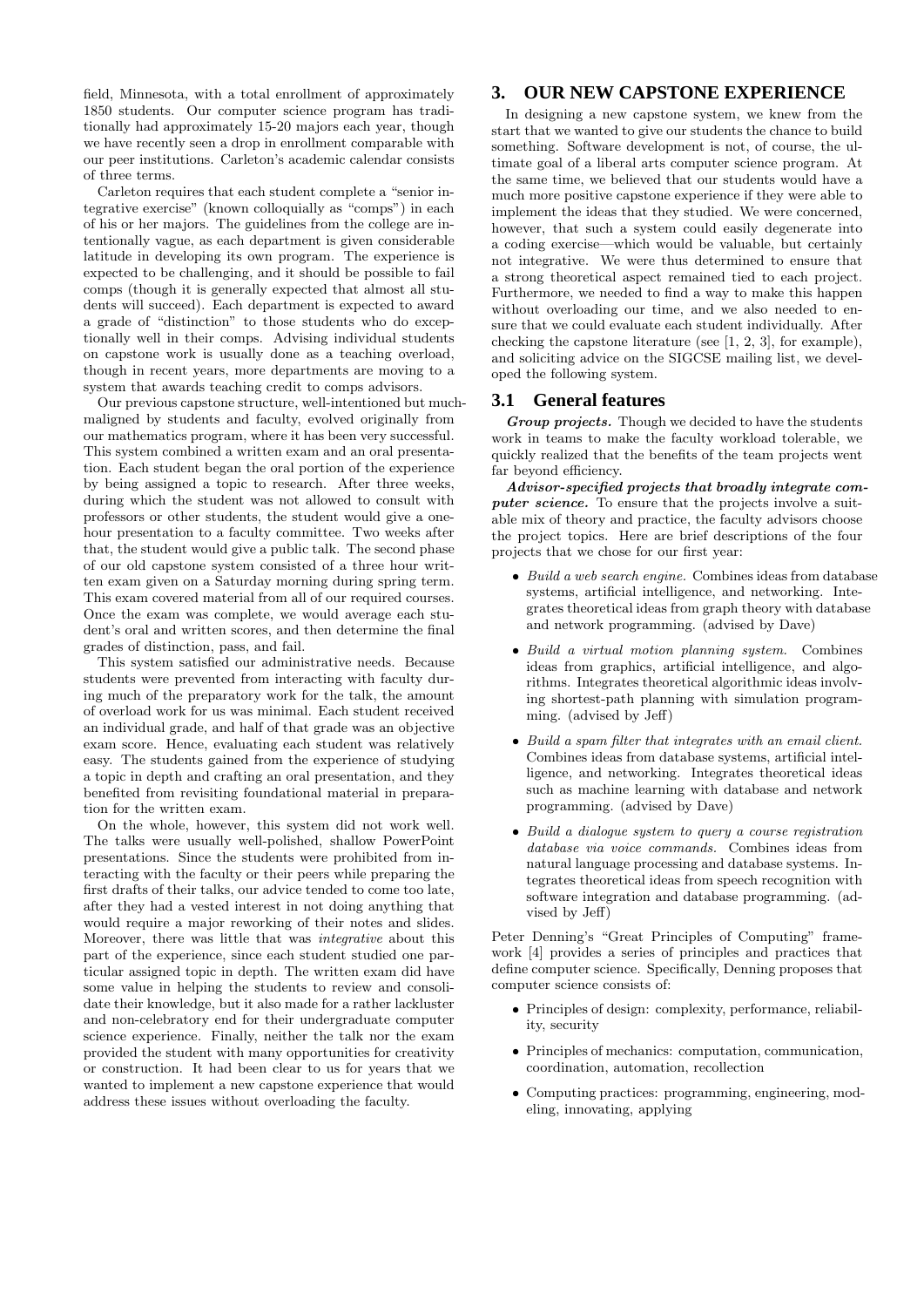We believe that Denning's ideas will be useful for helping us to evaluate future potential project ideas. Though we conceived of our student projects for the first year before we became familiar with Denning's work, we note that each of our projects individually captures most aspects of this framework.

Frequent meetings. Each team meets with its advisor twice per week to discuss progress and plan future directions. This helps to keep the students on track, and gives the faculty an opportunity to monitor the contributions of the individual team members. To avoid scheduling conflicts, each project is given a formal course number and meeting time, forcing each student to register for comps just as they would for any other course.

Course credit for the faculty advisors. Advising two comps projects for an academic year counts as a single course (Carleton's current teaching load is six courses per year, two per term).

Peer evaluations. At the halfway point and at the end of the project, each student is asked to submit an evaluation form describing the contributions made by each of the other team members. This provides another piece of data that we use in evaluating our students, and also provides us with the opportunity of "redirecting" students that are not contributing well to the project. We are indebted to several of our colleagues at other institutions who provided sample peer evaluation forms following a request for help on the SIGCSE email list.

Individual interviews. Near the end of the projects, we conduct an individual interview with each student. We ask the students to summarize the team's work, and ask them detailed questions about their particular contributions. The faculty members who are not comps advisors help with these interviews, acting as a sort of external evaluator and providing the students with an audience that is not already familiar with their project work.

Final presentations. At the conclusion of the process, we hold a "mini-conference" in which each group gives an hour-long presentation on their work. This event is both technical and celebratory, and includes a catered lunch in the middle.

## **3.2 Sequence of events**

March of the students' junior year: Students are encouraged to submit ideas for project topics.

April: Topics, advisors, and timeslots are announced. Students submit preference rankings, and also identify one or two other students with whom they would like to work. We attempt to accommodate these requests but make no guarantees. The requests are often contradictory, and can also conflict with our efforts to balance the groups by ability level and personality.

 $\boldsymbol{May:}$  Teams are assigned. We hold a kickoff meeting with the students, giving them an opportunity to interact with each other for the first time as a group. Summer readings are assigned.

September (beginning of our fall term): Students begin meeting twice a week with their advisors. The first 2- 3 weeks are geared toward discussing the structure of the projects, software engineering guidelines, and specific tools for version tracking (e.g. CVS) and bug tracking (e.g. Mantis). The project advisors meet with both of their groups simultaneously for these initial meetings. After this period, the meetings are largely driven by progress reports and the need to make future plans.

October (midterm): Each project team submits a proposal document indicating a sequence of project goals, schedule, and design (including UML). Feedback is provided.

Thanksgiving (end of our fall term): The project team and the faculty member re-evaluate the schedule, and students submit peer evaluations.

January through March (our winter term): Project work and twice-weekly meetings continue.

March: Peer evaluations are submitted again, and individual interviews take place. The mini-conference is held. Students submit web pages documenting what they have accomplished, so that we may share their work with future generations of students. Grades of distinction, pass, and fail are determined for each student at a department meeting.

#### **4. WHAT WENT WELL**

During our first year, 22 computer science majors went through the new capstone experience. Faculty members and students unanimously agreed that this was a significant improvement over the previous system. Typical comments from the student evaluations included:

- "I'm extremely glad that I got to be a part of this experiment and [I'm] very proud of the results."
- "Our project was exciting, challenging, led to a real feeling of accomplishment, and provided a great way to use a lot of the information we accumulated in our other classes."
- "I could hardly be happier with my comps experience.... I got to make something that I'm really proud  $\alpha$ f"

The students gained a great deal from group work that they would not have gotten with individual projects. They learned how to coordinate common goals, to decompose large tasks into smaller ones that could be attacked in parallel, to do integration of small systems into larger ones, and to manage interpersonal relationships on a team.

It was fascinating to watch how the students specialized and moved in different directions. In each group, one student emerged as de facto personnel leader, coordinating the efforts of the others. Having a faculty member present twice a week was crucial to keeping the project moving in the right direction and in setting priorities, but this unofficial student leader nevertheless played a strong role in helping to manage the work. Also in each group, one student typically emerged as the technical leader. This student had a wide and deep understanding of most of the technical work going on, and served as both an integrator and a trouble shooter. It was interesting to us that in some groups, the technical leader and the personnel leader ended up being the same person. In other groups, these duties split among different individuals.

Students specialized in other ways as well. The more theoretically-minded students found ways to deepen their projects through extra study. For example, one of the search engine students studied linear algebraic page categorization techniques on his own, and two of the motion planning students invented new variations on old algorithms. In other cases, students discovered strengths and interests that they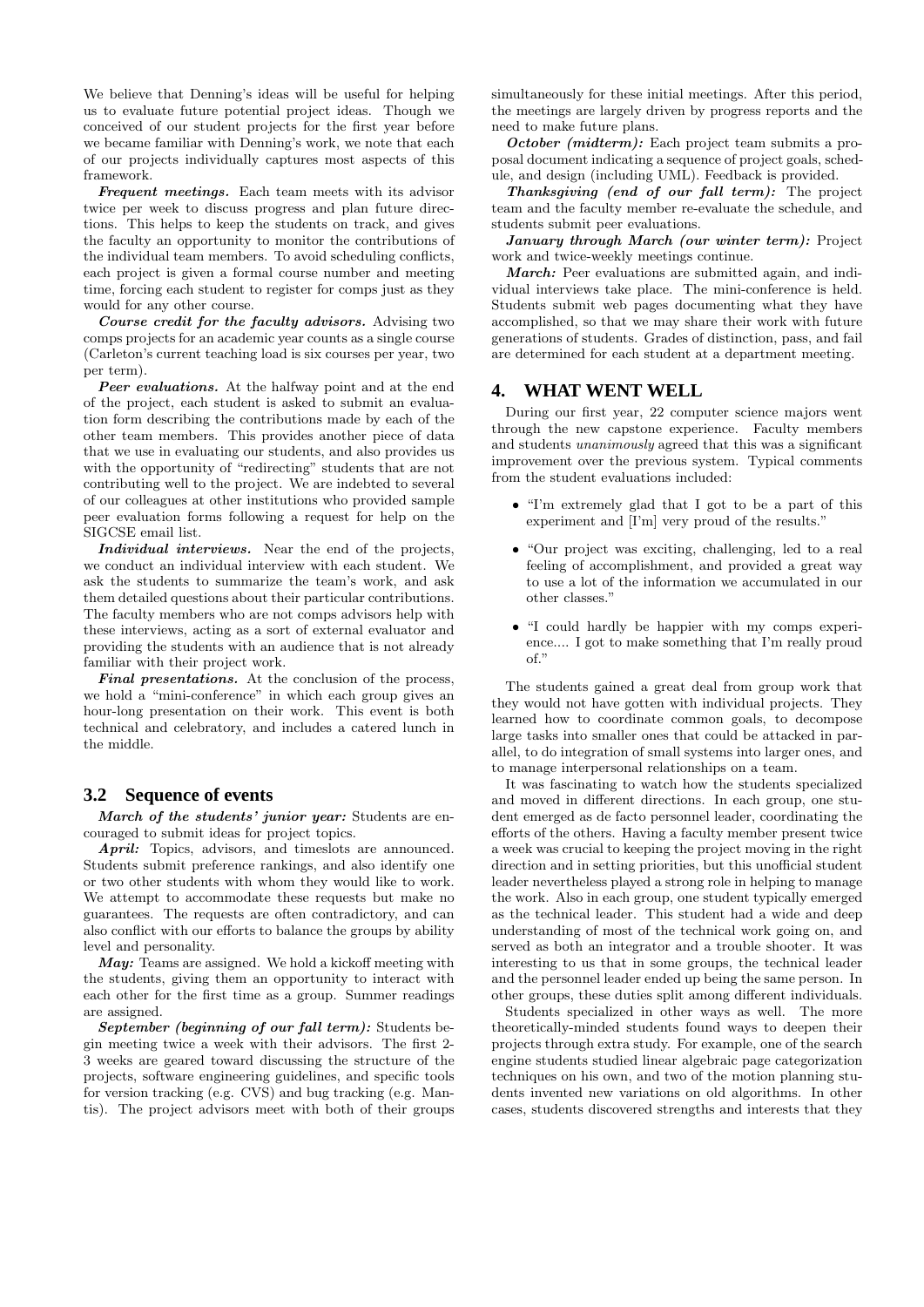didn't know that they had. The motion planning team included one student who took responsibility for building and maintaining the simulation environment in which the other students implemented the motion planning algorithms. This student ended up discovering that he had both an interest in and a knack for developing usable interfaces.

The projects gave the students many unexpected learning opportunities. The dialogue system project, for example, required the students to integrate a collection of open-source language tools to create a platform on which to base further development. It turned out that integrating all this software was significantly more difficult than the students (or their advisor) expected. The students therefore learned a lot about shell scripting and hacking pre-existing software to get it working. They also had to construct their own application to manage all the distinct pieces of software. It was in this capacity that teaching one less course was essential; Jeff had to spend considerable time with these students at the beginning of the project to help get them started. Once they got going, however, their confidence was greatly increased and they were able to exploit their understanding of the underlying tools to help them integrate more theoretical aspects of dialogue systems into their project.

Another learning opportunity arose when one of the campus web servers went down, and the campus webmaster accused the search engine team's web crawler of being responsible. The students arranged a meeting with the webmaster to discuss ways to throttle back their crawler so that it would be safe for the campus systems. As a result of this small controversy, the students learned how to write selfadapting networking code, and how to manage relationships within a larger organization.

We were also pleased with how well the regular meetings and peer reviews helped us monitor the students' progress. During fall term, there was one student who didn't seem to be contributing much to his team. He often ended up being the third wheel in a subteam, and it was clear during group discussions that he did not really understand what his teammates were doing. Had this student continued this way for the duration of the project, he would have failed and not graduated on time. Through group meetings and peer evaluations, Dave was able to detect the problem and intervene in time. At the project's end, this student's peers evaluated his work very positively, and expressed admiration for the way he was able to turn himself around.

The individual interviews served several important purposes. They were useful at the end for helping to determine who passed and who got distinction, but it was mostly the threat of the interviews that did us the most good. Each student felt compelled to contribute significantly to the project, knowing that there would be a personal day of reckoning. The specter of the interview also helped us solve some teamwork problems early on. Early on, the emergent technical leader for the spam filter project was so excited about her work that she repeatedly finished the entire group's weekly assignment on her own before anyone else had a chance to try it. This was brought to the attention of the advisor when the the emergent personnel leader expressed concern in a private meeting. Certainly, the technical leader's enthusiasm should be encouraged; still, she needed to step back and allow other team members to contribute. It was easy to convince the eager student to find ways to channel her enthusiasm more appropriately once she was reminded that

her peers would need to answer for their own work in the interview.

We found that having a second faculty member (previously uninvolved in the capstone exercise) sitting in on the interviews was enormously productive. Our colleagues helped to provide a sanity check in rating our students, so that we had some assistance in determining passing and distinction. Having our colleagues there also helped them to see how much the students had achieved. Finally, and most importantly, the second faculty member, as a relative outsider, was able to ask the students basic questions about the project without seeming pedantic. This provided us an opportunity to see how well the students understood the basic underpinnings of the project in a much better way than if the advisor had asked the same questions.

One advantage of having the advisors set the project topics is that we were able to choose topics in our general areas of interest. By doing so, we were able to provide considerably more useful assistance to students than we could otherwise. Furthermore, we can imagine a day when a judicious choice of project topics might be used to help support portions of the advisor's research program while at the same time giving the students the kind of experience they need.

Finally, the experience was lots of fun for the faculty. We thoroughly enjoyed meeting with the students and seeing how they progressed. It was a joy to see the work that the students managed to achieve. And as we described in our introduction, the mini-conference was an overwhelmingly positive experience for the the students, the faculty, and the many friends, family, and interested visitors who attended.

# **5. PROBLEMS AND CHALLENGES**

Our new capstone program did present us with some problems. Evaluating individuals on group projects, for example, is not easy. Our three-pronged approach of advisor observations, peer evaluations, and individual interviews undoubtedly helped. Nonetheless, we had a very difficult time determining which students should be rated with "distinction." In some cases, distinctive work was obvious. In others, it was particularly difficult because we could not linearly rank the students. Should a student who did stellar software work be ranked above a student who contributed less in practice but who thought harder about more difficult aspects of the problem? Should leadership contribute to distinction? Did a student need to have a finger in every pot to be distinctive, or could distinctive work be found through focus? We found these decisions extremely difficult to make.

Another problem is that not all students wish to work in groups. A number of our students from last year were less than thrilled about the idea of working in a group early on, but they eventually seemed to appreciate the idea. It is conceivable that in a future year, we will encounter students who vigorously oppose the idea of group work, or we may face significant strife within a group. Similarly, we will continue to face the problem of slackers. As we described above, we managed to avert a potential disaster (and discovered in the process that one of the strengths of the new program is our ability to catch potentially failing work early). We will undoubtedly face more difficult cases in the future, however.

We also observed during this first year that even though we put extensive effort into ensuring that our projects would combine a mix of theory and practice, most of the students